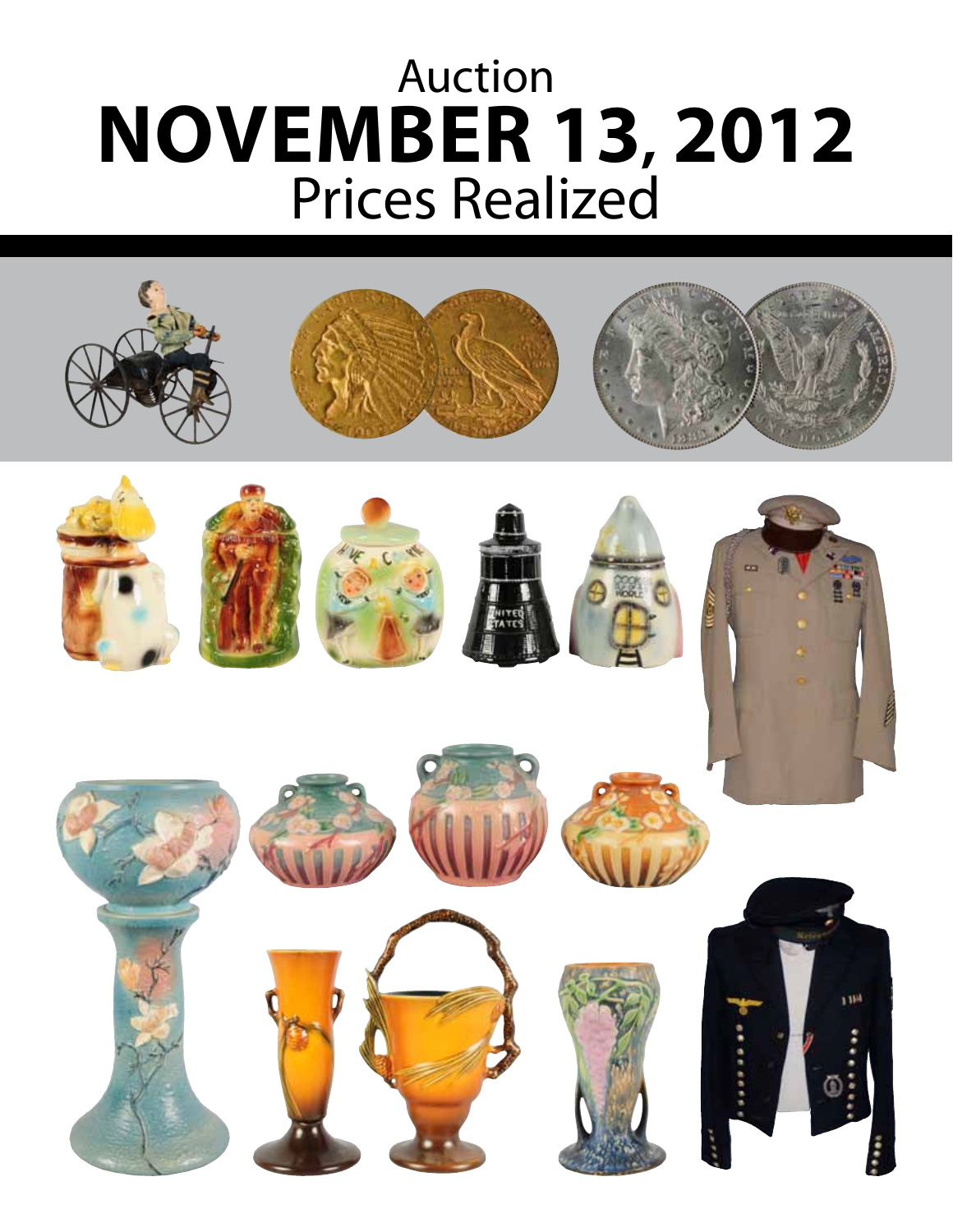## **PRICES\* REALIZED AT MORPHY AUCTIONS November 13, 2012**

\* Prices include a 20% buyers premium. No sales tax included.

| 1              | \$150.00             | 56  | \$360.00           | 111 | \$12.00  | 167 | \$66.00  | 222        | \$36.00            | 277 | \$12.00           | 332 | \$150.00             |
|----------------|----------------------|-----|--------------------|-----|----------|-----|----------|------------|--------------------|-----|-------------------|-----|----------------------|
| 2              | \$150.00             | 57  | \$330.00           | 112 | \$12.00  | 168 | \$210.00 | 223        | \$12.00            | 278 | \$24.00           | 333 | \$300.00             |
| 3              | \$108.00             | 58  | \$150.00           | 113 | \$12.00  | 169 | \$120.00 | 224        | \$150.00           | 279 | \$12.00           | 334 | \$48.00              |
| 4              | \$150.00             | 59  | \$1,140.00         | 114 | \$540.00 | 170 | \$720.00 | 225        | \$450.00           | 280 | \$108.00          | 335 | \$60.00              |
| 5              | \$108.00             | 60  | \$36.00            | 115 | \$150.00 | 171 | \$300.00 | 226        | \$360.00           | 281 | \$270.00          | 336 | \$270.00             |
| 6              | \$150.00             | 61  | \$180.00           | 116 | \$12.00  | 172 | \$390.00 | 227        | \$24.00            | 282 | \$12.00           | 337 | \$270.00             |
| $\overline{7}$ | \$360.00             | 62  | \$150.00           | 117 | \$72.00  | 173 | \$330.00 | 228        | \$1,080.00         | 283 | \$48.00           | 338 | \$180.00             |
| 8              | \$270.00             | 63  | \$72.00            | 118 | \$60.00  | 174 | \$390.00 | 229        | \$150.00           | 284 | \$210.00          | 339 | \$270.00             |
| 9              | \$450.00             | 64  | \$150.00           | 119 | \$180.00 | 175 | \$270.00 | 230        | \$240.00           | 285 | \$12.00           | 340 | \$60.00              |
| 10             | \$240.00             | 65  | \$270.00           | 120 | \$72.00  | 176 | \$450.00 | 231        | \$360.00           | 286 | \$150.00          | 341 | \$96.00              |
| 11             | \$270.00             | 66  | \$48.00            | 121 | \$84.00  | 177 | \$60.00  | 232        | \$210.00           | 287 | \$360.00          | 342 | \$180.00             |
| 12             | \$390.00             | 67  | \$12.00            | 122 | \$36.00  | 178 | \$24.00  | 233        | \$108.00           | 288 | $\sqrt{2}$ 210.00 | 343 | \$120.00             |
| 13             | \$540.00             | 68  | \$96.00            | 123 | \$60.00  | 179 | \$96.00  | 234        | \$330.00           | 289 | \$36.00           | 344 | \$240.00             |
| 14             | \$330.00             | 69  | \$12.00            | 124 | \$270.00 | 180 | \$108.00 | 235        | \$240.00           | 290 | \$270.00          | 345 | \$300.00             |
| 15             | \$480.00             | 70  | \$84.00            | 125 | \$12.00  | 181 | \$150.00 | 236        | \$300.00           | 291 | \$96.00           | 346 | \$72.00              |
| 16             | \$660.00             | 71  | \$480.00           | 126 | \$48.00  | 182 | \$270.00 | 237        | \$12.00            | 292 | \$96.00           | 347 | \$270.00             |
| 17             | \$240.00             | 72  | \$420.00           | 127 | \$240.00 | 183 | \$420.00 | 238        | \$12.00            | 293 | \$108.00          | 348 | \$84.00              |
| 18             | \$330.00             | 73  | \$300.00           | 128 | \$180.00 | 184 | \$150.00 | 239        | \$60.00            | 294 | \$24.00           | 349 | \$84.00              |
| 19             | \$48.00              | 74  | \$96.00            | 129 | \$180.00 | 185 | \$60.00  | 240        | \$48.00            | 295 | \$36.00           | 350 | \$24.00              |
| 20             | \$360.00             | 75  | \$360.00           | 131 | \$24.00  | 186 | \$60.00  | 241        | \$36.00            | 296 | \$12.00           | 351 | \$150.00             |
| 21             | \$900.00             | 76  | \$360.00           | 132 | \$36.00  | 187 | \$72.00  | 242        | \$270.00           | 297 | \$12.00           | 352 | \$60.00              |
| 22             | \$120.00             | 77  | \$84.00            | 133 | \$60.00  | 188 | \$96.00  | 243        | \$270.00           | 298 | \$12.00           | 353 | \$24.00              |
| 23             |                      | 78  |                    | 134 | \$60.00  | 189 |          |            |                    | 299 | \$36.00           | 354 |                      |
|                | \$240.00<br>\$300.00 | 79  | \$60.00<br>\$48.00 | 135 | \$60.00  | 190 | \$60.00  | 244<br>245 | \$36.00<br>\$12.00 | 300 | \$330.00          | 355 | \$240.00<br>\$510.00 |
| 24             |                      |     |                    |     |          |     | \$180.00 |            |                    |     |                   |     |                      |
| 25             | \$780.00             | 80  | \$48.00            | 136 | \$84.00  | 191 | \$12.00  | 246        | \$12.00            | 301 | \$240.00          | 356 | \$48.00              |
| 26             | \$450.00             | 81  | \$150.00           | 137 | \$180.00 | 192 | \$12.00  | 247        | \$12.00            | 302 | \$24.00           | 357 | \$180.00             |
| 27             | \$900.00             | 82  | \$72.00            | 138 | \$36.00  | 193 | \$12.00  | 248        | \$72.00            | 303 | \$180.00          | 358 | \$150.00             |
| 28             | \$300.00             | 83  | \$360.00           | 139 | \$150.00 | 194 | \$36.00  | 249        | \$72.00            | 304 | \$108.00          | 359 | \$570.00             |
| 29             | \$270.00             | 84  | \$180.00           | 140 | \$12.00  | 195 | \$96.00  | 250        | \$60.00            | 305 | \$300.00          | 360 | \$150.00             |
| 30             | \$270.00             | 85  | \$96.00            | 141 | \$36.00  | 196 | \$108.00 | 251        | \$180.00           | 306 | \$300.00          | 361 | \$150.00             |
| 31             | \$510.00             | 86  | \$180.00           | 142 | \$36.00  | 197 | \$150.00 | 252        | \$84.00            | 307 | \$330.00          | 362 | \$150.00             |
| 32             | \$240.00             | 87  | \$120.00           | 143 | \$12.00  | 198 | \$36.00  | 253        | \$72.00            | 308 | \$96.00           | 363 | \$84.00              |
| 33             | \$270.00             | 88  | \$36.00            | 144 | \$12.00  | 199 | \$240.00 | 254        | \$48.00            | 309 | \$60.00           | 364 | \$180.00             |
| 34             | \$240.00             | 89  | \$60.00            | 145 | \$12.00  | 200 | \$48.00  | 255        | \$72.00            | 310 | \$48.00           | 365 | \$120.00             |
| 35             | \$540.00             | 90  | \$240.00           | 146 | \$12.00  | 201 | \$84.00  | 256        | \$36.00            | 311 | \$150.00          | 366 | \$36.00              |
| 36             | \$150.00             | 91  | \$12.00            | 147 | \$12.00  | 202 | \$96.00  | 257        | \$48.00            | 312 | \$36.00           | 367 | \$96.00              |
| 37             | \$720.00             | 92  | \$24.00            | 148 | \$12.00  | 203 | \$360.00 | 258        | \$48.00            | 313 | \$72.00           | 368 | \$36.00              |
| 38             | \$72.00              | 93  | \$36.00            | 149 | \$12.00  | 204 | \$60.00  | 259        | \$48.00            | 314 | \$120.00          | 369 | \$84.00              |
| 39             | \$36.00              | 94  | \$1,140.00         | 150 | \$12.00  | 205 | \$24.00  | 260        | \$36.00            | 315 | \$390.00          | 370 | \$108.00             |
| 40             | \$66.00              | 95  | \$150.00           | 151 | \$12.00  | 206 | \$48.00  | 261        | \$12.00            | 316 | \$120.00          | 371 | \$12.00              |
| 41             | \$60.00              | 96  | \$60.00            | 152 | \$36.00  | 207 | \$36.00  | 262        | \$180.00           | 317 | \$180.00          | 372 | \$24.00              |
| 42             | \$150.00             | 97  | \$36.00            | 153 | \$48.00  | 208 | \$12.00  | 263        | \$150.00           | 318 | \$180.00          | 373 | \$420.00             |
| 43             | \$96.00              | 98  | \$36.00            | 154 | \$60.00  | 209 | \$48.00  | 264        | \$12.00            | 319 | \$72.00           | 374 | \$150.00             |
| 44             | \$60.00              | 99  | \$48.00            | 155 | \$12.00  | 210 | \$24.00  | 265        | \$12.00            | 320 | \$540.00          | 375 | \$150.00             |
| 45             | \$330.00             | 100 | \$510.00           | 156 | \$24.00  | 211 | \$120.00 | 266        | \$12.00            | 321 | \$240.00          | 376 | \$210.00             |
| 46             | \$108.00             | 101 | \$12.00            | 157 | \$48.00  | 212 | \$36.00  | 267        | \$150.00           | 322 | \$150.00          | 377 | \$84.00              |
| 47             | \$12.00              | 102 | \$36.00            | 158 | \$12.00  | 213 | \$12.00  | 268        | \$108.00           | 323 | \$120.00          | 378 | \$24.00              |
| 48             | \$210.00             | 103 | \$72.00            | 159 | \$12.00  | 214 | \$330.00 | 269        | \$510.00           | 324 | \$96.00           | 379 | \$270.00             |
| 49             | \$84.00              | 104 | \$210.00           | 160 | \$150.00 | 215 | \$24.00  | 270        | \$240.00           | 325 | \$72.00           | 380 | \$300.00             |
| 50             | \$96.00              | 105 | \$84.00            | 161 | \$36.00  | 216 | \$12.00  | 271        | \$900.00           | 326 | \$12.00           | 381 | \$96.00              |
| 51             | \$360.00             | 106 | \$480.00           | 162 | \$12.00  | 217 | \$12.00  | 272        | \$96.00            | 327 | \$72.00           | 383 | \$300.00             |
| 52             | \$96.00              | 107 | \$108.00           | 163 | \$120.00 | 218 | \$12.00  | 273        | \$180.00           | 328 | \$150.00          | 384 | \$270.00             |
| 53             | \$84.00              | 108 | \$60.00            | 164 | \$12.00  | 219 | \$36.00  | 274        | \$180.00           | 329 | \$84.00           | 385 | \$96.00              |
| 54             | \$48.00              | 109 | \$60.00            | 165 | \$12.00  | 220 | \$150.00 | 275        | \$96.00            | 330 | \$270.00          | 386 | \$240.00             |
| 55             | \$180.00             | 110 | \$180.00           | 166 | \$72.00  | 221 | \$12.00  | 276        | \$96.00            | 331 | \$96.00           | 387 | \$120.00             |